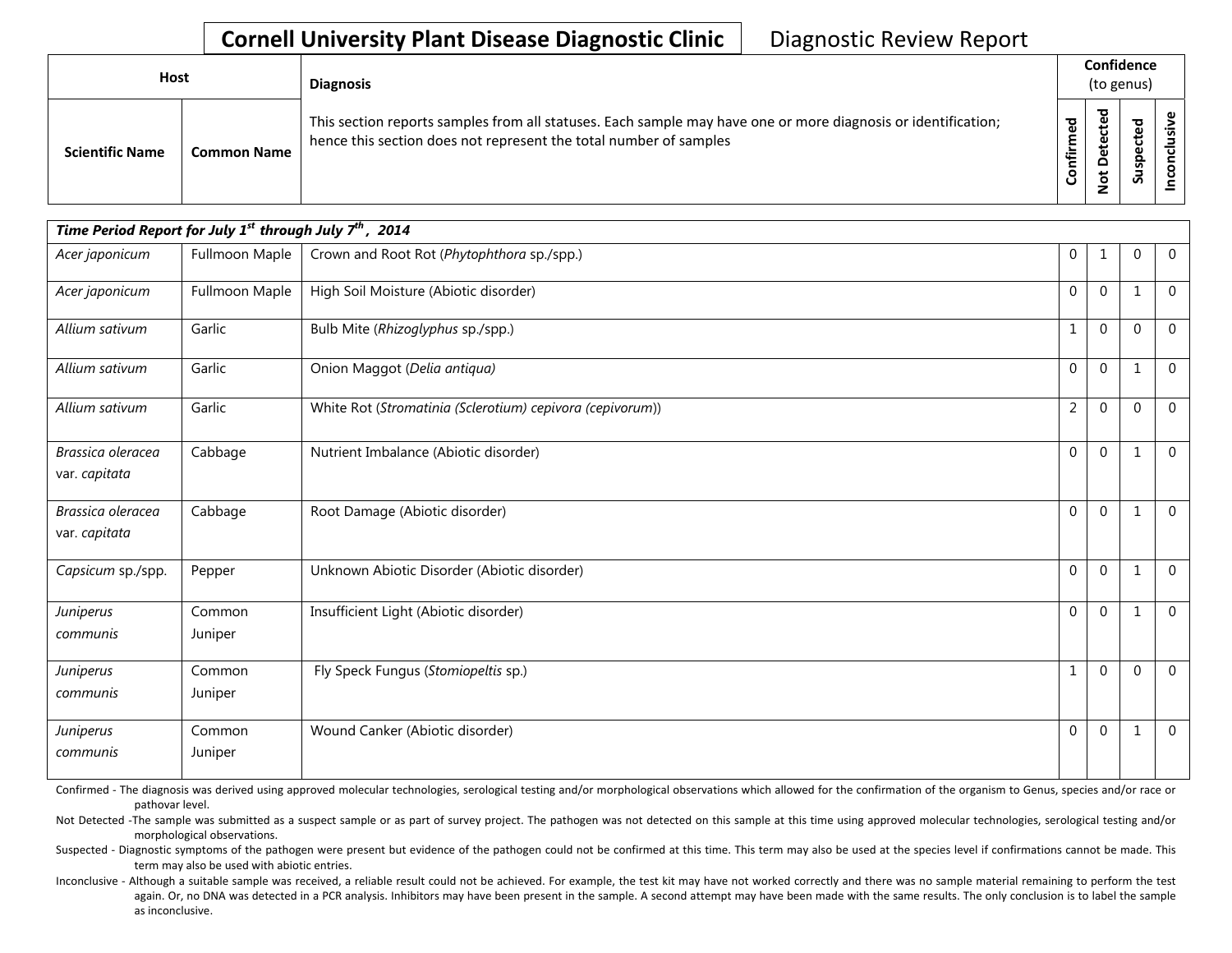| Host                   |                    | <b>Diagnosis</b>                                                                                                                                                                   |                        | Confidence<br>(to genus)                |                              |  |  |  |
|------------------------|--------------------|------------------------------------------------------------------------------------------------------------------------------------------------------------------------------------|------------------------|-----------------------------------------|------------------------------|--|--|--|
| <b>Scientific Name</b> | <b>Common Name</b> | This section reports samples from all statuses. Each sample may have one or more diagnosis or identification;<br>hence this section does not represent the total number of samples | ᅙ<br>Ě<br><b>Infir</b> | ᅙ<br>உ<br>ں<br>e,<br>Φ<br>$\frac{6}{2}$ | ਠ<br>ீ<br>ں<br>ဒ္ဓ<br>۔<br>Ū |  |  |  |

| Lycopersicon<br>sp./spp. | Tomato                              | Cucumber Mosaic (Cucumber Mosaic Virus (CMV))                      | $\mathbf{0}$     | 1              | $\mathbf 0$  | $\overline{0}$ |
|--------------------------|-------------------------------------|--------------------------------------------------------------------|------------------|----------------|--------------|----------------|
| Lycopersicon<br>sp./spp. | Tomato                              | Herbicide Injury; Exposure (Abiotic disorder)                      | $\overline{0}$   | $\mathbf 0$    | $\mathbf{1}$ | $\overline{0}$ |
| Pyrus communis           | Pear                                | Blister Mites (Family Eriophyidae)                                 | $\Omega$         | $\Omega$       | $\mathbf{1}$ | $\overline{0}$ |
| Pyrus communis           | Pear                                | No Pathogen Found (Identification Analysis)                        | 1                | $\overline{0}$ | $\mathbf 0$  | $\overline{0}$ |
| Rhododendron<br>sp./spp. | Azalea;<br>Rhododendron             | Crown and Root Rot (Phytophthora sp./spp.)                         | $\overline{0}$   | 1              | $\mathbf 0$  | $\overline{0}$ |
| Solanum<br>tuberosum     | Potato                              | Potato Black Leg (Erwinia (Pectobacterium) carotovora atroseptica) | $\boldsymbol{0}$ | $\mathbf 0$    | $\mathbf{1}$ | $\overline{0}$ |
| Syringa vulgaris         | Lilac                               | Root Damage (Abiotic disorder)                                     | $\mathbf 0$      | $\mathbf 0$    | $\mathbf{1}$ | $\overline{0}$ |
| Syringa vulgaris         | Lilac                               | No Pathogen Found (Identification Analysis)                        | $\mathbf 1$      | $\mathbf 0$    | $\Omega$     | $\overline{0}$ |
| Thuja occidentalis       | North. White<br>(American)<br>cedar | Arborvitae Leaf Blight (Didymascella thujina)                      | $\overline{2}$   | $\overline{0}$ | $\Omega$     | $\overline{0}$ |
| Thuja occidentalis       | North. White<br>(American)<br>cedar | Nutritional Deficiency (Abiotic disorder)                          | $\mathbf{0}$     | $\mathbf 0$    | $\mathbf{1}$ | $\overline{0}$ |

Confirmed - The diagnosis was derived using approved molecular technologies, serological testing and/or morphological observations which allowed for the confirmation of the organism to Genus, species and/or race or pathovar level.

Not Detected -The sample was submitted as a suspect sample or as part of survey project. The pathogen was not detected on this sample at this time using approved molecular technologies, serological testing and/or morphological observations.

Suspected - Diagnostic symptoms of the pathogen were present but evidence of the pathogen could not be confirmed at this time. This term may also be used at the species level if confirmations cannot be made. This term may also be used with abiotic entries.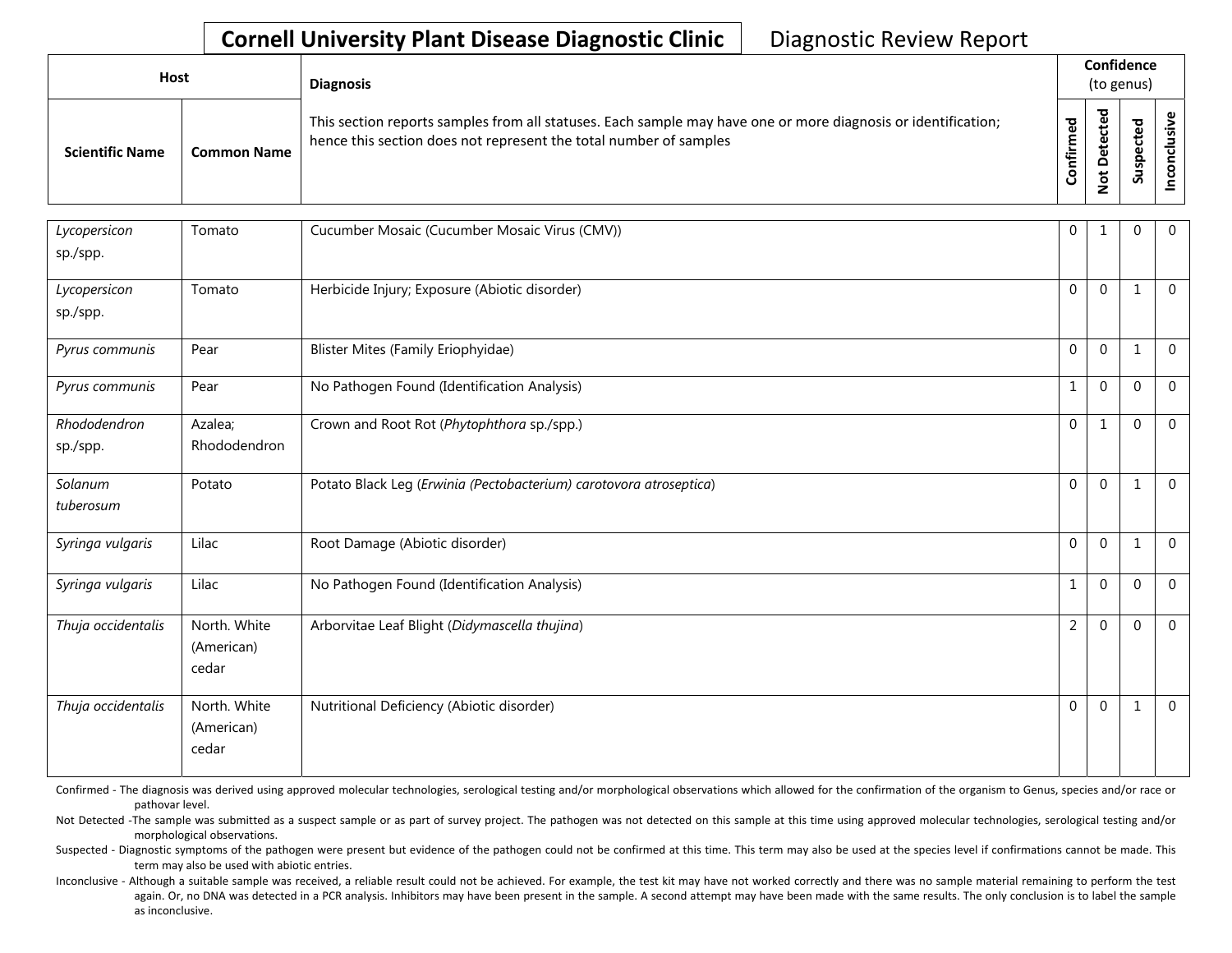| Host                   |                    | <b>Diagnosis</b>                                                                                                                                                                   |                  |                                      | Confidence<br>(to genus)   |  |
|------------------------|--------------------|------------------------------------------------------------------------------------------------------------------------------------------------------------------------------------|------------------|--------------------------------------|----------------------------|--|
| <b>Scientific Name</b> | <b>Common Name</b> | This section reports samples from all statuses. Each sample may have one or more diagnosis or identification;<br>hence this section does not represent the total number of samples | ಾ<br>onfirm<br>ں | ಕ<br>$\mathbf \omega$<br>ق<br>Φ<br>۰ | ਠ<br>Φ<br>ں<br>௨<br>s<br>w |  |

| Thuja occidentalis         | North. White<br>(American)<br>cedar | Insufficient Light (Abiotic disorder)                              | 0              | $\mathbf{0}$ |              | $\mathbf 0$    |
|----------------------------|-------------------------------------|--------------------------------------------------------------------|----------------|--------------|--------------|----------------|
| Thuja occidentalis         | North. White<br>(american)<br>cedar | Needle Dieback (Phyllosticta sp./spp.)                             | $\mathbf{1}$   | $\Omega$     | $\mathbf{0}$ | $\mathbf{0}$   |
| Thuja occidentalis         | North. White<br>(American)<br>cedar | Pestalotiopsis Needle Blight; Tip Blight (Pestalotiopsis sp./spp.) | 1              | $\mathbf{0}$ | $\mathbf 0$  | $\mathbf{0}$   |
| Turfgrass mixed<br>species | Turfgrass                           | Anthracnose; Colletotrichum Leaf Spot (Colletotrichum sp./spp.)    | $\mathbf{1}$   | $\mathbf 0$  | $\mathbf{0}$ | $\mathbf{0}$   |
| Turfgrass mixed<br>species | Turfgrass                           | Anthracnose Basal Rot; Crown Rot (Colletotrichum sp./spp.)         | $\overline{2}$ | $\mathbf 0$  | $\mathbf 0$  | $\overline{0}$ |
| Turfgrass mixed<br>species | Turfgrass                           | Ascochyta Blight (Ascochyta sp./spp.)                              | 1              | $\mathbf 0$  | $\mathbf 0$  | $\overline{0}$ |
| Turfgrass mixed<br>species | Turfgrass                           | Red Thread (Laetisaria fuciformis)                                 | $\mathbf{1}$   | $\Omega$     | $\mathbf 0$  | $\mathbf{0}$   |
| Turfgrass mixed<br>species | Turfgrass                           | Root-knot Nematodes (Meloidogyne sp./spp.)                         | $\mathbf{1}$   | $\mathbf 0$  | $\mathbf 0$  | $\mathbf 0$    |

Confirmed - The diagnosis was derived using approved molecular technologies, serological testing and/or morphological observations which allowed for the confirmation of the organism to Genus, species and/or race or pathovar level.

Not Detected -The sample was submitted as a suspect sample or as part of survey project. The pathogen was not detected on this sample at this time using approved molecular technologies, serological testing and/or morphological observations.

Suspected - Diagnostic symptoms of the pathogen were present but evidence of the pathogen could not be confirmed at this time. This term may also be used at the species level if confirmations cannot be made. This term may also be used with abiotic entries.